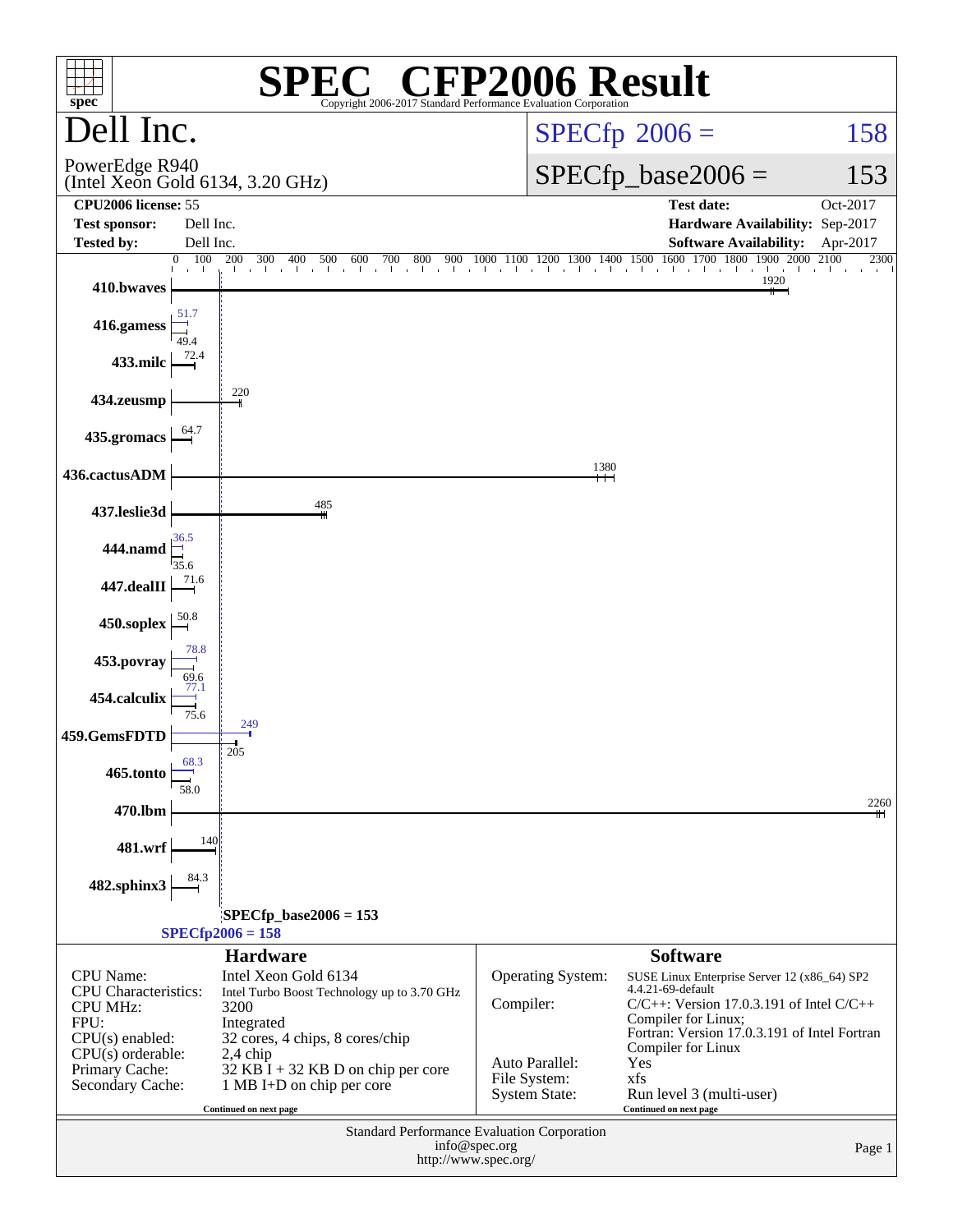

# Dell Inc.

# $SPECfp2006 = 158$  $SPECfp2006 = 158$

#### PowerEdge R940

(Intel Xeon Gold 6134, 3.20 GHz)

# $SPECTp\_base2006 = 153$

| <b>CPU2006 license: 55</b>                              |                                                                                                           |                                                            | Oct-2017<br><b>Test date:</b>             |
|---------------------------------------------------------|-----------------------------------------------------------------------------------------------------------|------------------------------------------------------------|-------------------------------------------|
| <b>Test sponsor:</b>                                    | Dell Inc.                                                                                                 |                                                            | Hardware Availability: Sep-2017           |
| <b>Tested by:</b>                                       | Dell Inc.                                                                                                 |                                                            | <b>Software Availability:</b><br>Apr-2017 |
| L3 Cache:<br>Other Cache:<br>Memory:<br>Disk Subsystem: | 24.75 MB I+D on chip per chip<br>None<br>768 GB (48 x 16 GB 2Rx8 PC4-2666V-R)<br>1 x 900 GB 15K RPM SAS12 | <b>Base Pointers:</b><br>Peak Pointers:<br>Other Software: | $64$ -bit<br>$32/64$ -bit<br>None         |
| Other Hardware:                                         | None                                                                                                      |                                                            |                                           |

| <b>Results Table</b>   |                                                                                                          |       |                |             |                |       |                |              |                |              |                |              |
|------------------------|----------------------------------------------------------------------------------------------------------|-------|----------------|-------------|----------------|-------|----------------|--------------|----------------|--------------|----------------|--------------|
|                        |                                                                                                          |       |                | <b>Base</b> |                |       | <b>Peak</b>    |              |                |              |                |              |
| <b>Benchmark</b>       | <b>Seconds</b>                                                                                           | Ratio | <b>Seconds</b> | Ratio       | <b>Seconds</b> | Ratio | <b>Seconds</b> | <b>Ratio</b> | <b>Seconds</b> | <b>Ratio</b> | <b>Seconds</b> | <b>Ratio</b> |
| 410.bwayes             | 7.08                                                                                                     | 1920  | 6.91           | 1970        | 7.11           | 1910  | 7.08           | 1920         | 6.91           | 1970         | 7.11           | 1910         |
| 416.gamess             | 396                                                                                                      | 49.4  | 396            | 49.4        | 396            | 49.4  | 379            | 51.7         | 378            | 51.7         | 380            | 51.6         |
| $433$ .milc            | 127                                                                                                      | 72.4  | 124            | 74.0        | 127            | 72.4  | 127            | 72.4         | 124            | 74.0         | 127            | 72.4         |
| $434$ . zeusmp         | 42.1                                                                                                     | 216   | 41.0           | 222         | 41.3           | 220   | 42.1           | 216          | 41.0           | 222          | 41.3           | 220          |
| $435.$ gromacs         | 110                                                                                                      | 64.9  | 110            | 64.7        | 110            | 64.7  | 110            | 64.9         | <b>110</b>     | 64.7         | 110            | 64.7         |
| 436.cactusADM          | 8.48                                                                                                     | 1410  | 8.79           | 1360        | 8.65           | 1380  | 8.48           | 1410         | 8.79           | 1360         | 8.65           | 1380         |
| 437.leslie3d           | 19.7                                                                                                     | 477   | 19.4           | 485         | 19.0           | 494   | 19.7           | 477          | 19.4           | 485          | 19.0           | 494          |
| 444.namd               | 225                                                                                                      | 35.6  | 225            | 35.6        | 225            | 35.6  | 220            | 36.5         | 220            | 36.5         | 220            | 36.5         |
| $ 447 \text{.}$ dealII | 160                                                                                                      | 71.4  | 160            | 71.6        | 158            | 72.3  | 160            | 71.4         | <b>160</b>     | 71.6         | 158            | 72.3         |
| $450$ .soplex          | 164                                                                                                      | 50.8  | 166            | 50.3        | 162            | 51.6  | 164            | 50.8         | 166            | 50.3         | 162            | 51.6         |
| $453$ .povray          | 76.6                                                                                                     | 69.4  | 76.4           | 69.6        | 76.2           | 69.8  | 67.8           | 78.5         | 67.5           | 78.8         | 67.5           | 78.8         |
| $ 454$ .calculix       | 109                                                                                                      | 75.9  | 109            | 75.6        | 109            | 75.6  | 107            | 77.1         | 107            | 77.1         | 107            | 77.2         |
| 459.GemsFDTD           | 52.6                                                                                                     | 202   | 51.2           | 207         | 51.8           | 205   | 42.7           | 249          | 42.0           | 253          | 42.9           | 248          |
| 465.tonto              | 170                                                                                                      | 57.8  | 167            | 58.8        | 170            | 58.0  | 144            | 68.3         | 144            | 68.2         | 144            | 68.3         |
| 470.1bm                | 6.11                                                                                                     | 2250  | 6.08           | 2260        | 6.05           | 2270  | 6.11           | 2250         | 6.08           | 2260         | 6.05           | 2270         |
| 481.wrf                | 80.3                                                                                                     | 139   | 79.7           | 140         | 79.9           | 140   | 80.3           | 139          | 79.7           | 140          | 79.9           | <b>140</b>   |
| $482$ .sphinx $3$      | 231                                                                                                      | 84.4  | 231            | 84.3        | 231            | 84.3  | 231            | 84.4         | 231            | 84.3         | 231            | 84.3         |
|                        | Results appear in the order in which they were run. Bold underlined text indicates a median measurement. |       |                |             |                |       |                |              |                |              |                |              |

### **[Operating System Notes](http://www.spec.org/auto/cpu2006/Docs/result-fields.html#OperatingSystemNotes)**

Stack size set to unlimited using "ulimit -s unlimited"

### **[Platform Notes](http://www.spec.org/auto/cpu2006/Docs/result-fields.html#PlatformNotes)**

 BIOS settings: Logical Processor Disabled Virtualization Technology Disabled Sub NUMA Cluster Disabled System Profile set to Custom CPU Performance set to Maximum Performance C1E Disabled C States set to Autonomous Uncore Frequency set to Dynamic Memory Patrol Scrub Disabled

Continued on next page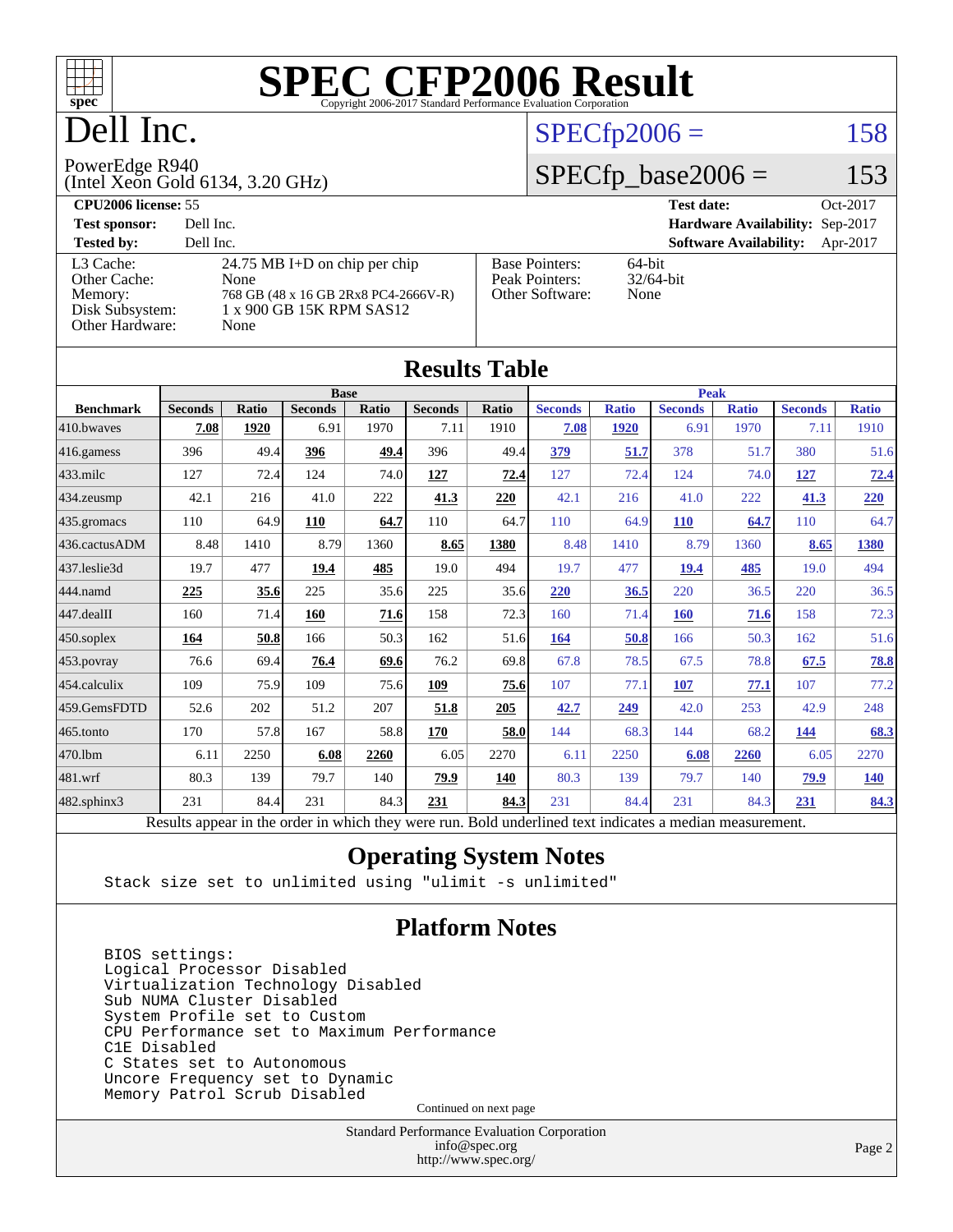

# Dell Inc.

 $SPECTp2006 = 158$ 

(Intel Xeon Gold 6134, 3.20 GHz) PowerEdge R940

 $SPECTp\_base2006 = 153$ 

**[CPU2006 license:](http://www.spec.org/auto/cpu2006/Docs/result-fields.html#CPU2006license)** 55 **[Test date:](http://www.spec.org/auto/cpu2006/Docs/result-fields.html#Testdate)** Oct-2017 **[Test sponsor:](http://www.spec.org/auto/cpu2006/Docs/result-fields.html#Testsponsor)** Dell Inc. **[Hardware Availability:](http://www.spec.org/auto/cpu2006/Docs/result-fields.html#HardwareAvailability)** Sep-2017 **[Tested by:](http://www.spec.org/auto/cpu2006/Docs/result-fields.html#Testedby)** Dell Inc. **[Software Availability:](http://www.spec.org/auto/cpu2006/Docs/result-fields.html#SoftwareAvailability)** Apr-2017

### **[Platform Notes \(Continued\)](http://www.spec.org/auto/cpu2006/Docs/result-fields.html#PlatformNotes)**

Standard Performance Evaluation Corporation [info@spec.org](mailto:info@spec.org) Energy Efficiency Policy set to Performance CPU Interconnect Bus Link Power Management Disabled PCI ASPM L1 Link Power Management Disabled Sysinfo program /home/cpu2006/config/sysinfo.rev6993 Revision 6993 of 2015-11-06 (b5e8d4b4eb51ed28d7f98696cbe290c1) running on linux-ehog Sat Oct 21 09:49:50 2017 This section contains SUT (System Under Test) info as seen by some common utilities. To remove or add to this section, see: <http://www.spec.org/cpu2006/Docs/config.html#sysinfo> From /proc/cpuinfo model name : Intel(R) Xeon(R) Gold 6134 CPU @ 3.20GHz 4 "physical id"s (chips) 32 "processors" cores, siblings (Caution: counting these is hw and system dependent. The following excerpts from /proc/cpuinfo might not be reliable. Use with caution.) cpu cores : 8 siblings : 8 physical 0: cores 1 2 9 18 19 24 27 physical 1: cores 0 2 3 9 16 19 26 27 physical 2: cores 0 2 4 5 6 16 20 21 physical 3: cores 0 2 3 9 16 19 26 27 cache size : 25344 KB From /proc/meminfo MemTotal: 791225344 kB HugePages\_Total: 0 Hugepagesize: 2048 kB /usr/bin/lsb\_release -d SUSE Linux Enterprise Server 12 SP2 From /etc/\*release\* /etc/\*version\* SuSE-release: SUSE Linux Enterprise Server 12 (x86\_64) VERSION = 12 PATCHLEVEL = 2 # This file is deprecated and will be removed in a future service pack or release. # Please check /etc/os-release for details about this release. os-release: NAME="SLES" VERSION="12-SP2" VERSION\_ID="12.2" PRETTY\_NAME="SUSE Linux Enterprise Server 12 SP2" ID="sles" ANSI\_COLOR="0;32" CPE\_NAME="cpe:/o:suse:sles:12:sp2" uname -a: Continued on next page

<http://www.spec.org/>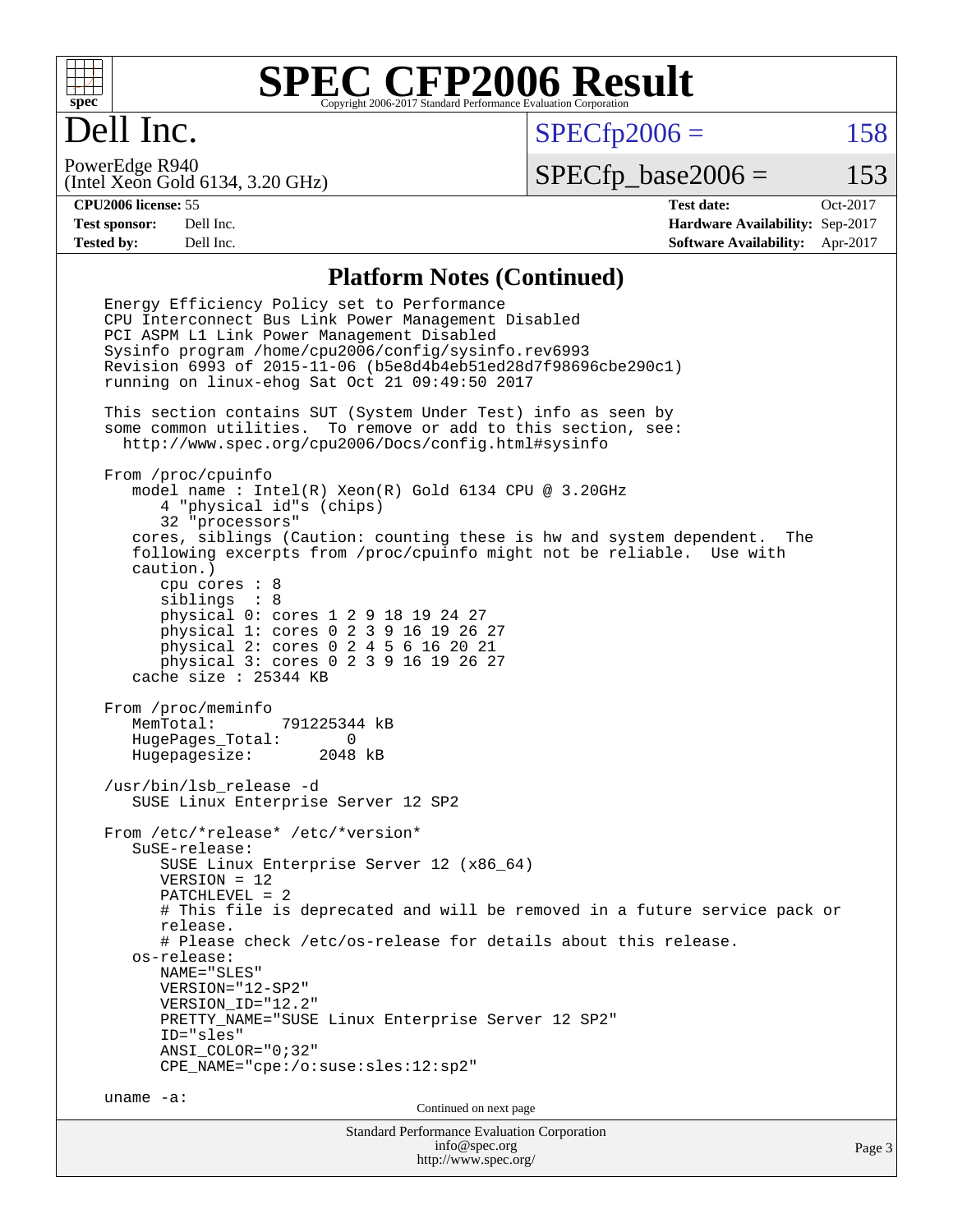

# Dell Inc.

 $SPECTp2006 = 158$ 

(Intel Xeon Gold 6134, 3.20 GHz) PowerEdge R940

 $SPECTp\_base2006 = 153$ 

**[CPU2006 license:](http://www.spec.org/auto/cpu2006/Docs/result-fields.html#CPU2006license)** 55 **[Test date:](http://www.spec.org/auto/cpu2006/Docs/result-fields.html#Testdate)** Oct-2017

**[Tested by:](http://www.spec.org/auto/cpu2006/Docs/result-fields.html#Testedby)** Dell Inc. **[Software Availability:](http://www.spec.org/auto/cpu2006/Docs/result-fields.html#SoftwareAvailability)** Apr-2017

**[Test sponsor:](http://www.spec.org/auto/cpu2006/Docs/result-fields.html#Testsponsor)** Dell Inc. **[Hardware Availability:](http://www.spec.org/auto/cpu2006/Docs/result-fields.html#HardwareAvailability)** Sep-2017

#### **[Platform Notes \(Continued\)](http://www.spec.org/auto/cpu2006/Docs/result-fields.html#PlatformNotes)**

 Linux linux-ehog 4.4.21-69-default #1 SMP Tue Oct 25 10:58:20 UTC 2016 (9464f67) x86\_64 x86\_64 x86\_64 GNU/Linux

run-level 3 Oct 21 05:30

SPEC is set to: /home/cpu2006<br>Filesystem Type Size Type Size Used Avail Use% Mounted on /dev/sda4 xfs 796G 17G 779G 3% /home Additional information from dmidecode:

 Warning: Use caution when you interpret this section. The 'dmidecode' program reads system data which is "intended to allow hardware to be accurately determined", but the intent may not be met, as there are frequent changes to hardware, firmware, and the "DMTF SMBIOS" standard.

 BIOS Dell Inc. 1.1.7 08/10/2017 Memory: 48x 00AD00B300AD HMA82GR7AFR8N-VK 16 GB 2 rank 2666 MHz

(End of data from sysinfo program)

#### **[General Notes](http://www.spec.org/auto/cpu2006/Docs/result-fields.html#GeneralNotes)**

Environment variables set by runspec before the start of the run: KMP\_AFFINITY = "granularity=fine,compact" LD\_LIBRARY\_PATH = "/home/cpu2006/lib/ia32:/home/cpu2006/lib/intel64:/home/cpu2006/sh10.2" OMP\_NUM\_THREADS = "32"

 Binaries compiled on a system with 1x Intel Core i7-4790 CPU + 32GB RAM memory using Redhat Enterprise Linux 7.2 Transparent Huge Pages disabled with: echo never > /sys/kernel/mm/transparent\_hugepage/enabled Filesystem page cache cleared with: shell invocation of 'sync; echo 3 > /proc/sys/vm/drop\_caches' prior to run

### **[Base Compiler Invocation](http://www.spec.org/auto/cpu2006/Docs/result-fields.html#BaseCompilerInvocation)**

[C benchmarks](http://www.spec.org/auto/cpu2006/Docs/result-fields.html#Cbenchmarks): [icc -m64](http://www.spec.org/cpu2006/results/res2017q4/cpu2006-20171114-50568.flags.html#user_CCbase_intel_icc_64bit_bda6cc9af1fdbb0edc3795bac97ada53)

[C++ benchmarks:](http://www.spec.org/auto/cpu2006/Docs/result-fields.html#CXXbenchmarks) [icpc -m64](http://www.spec.org/cpu2006/results/res2017q4/cpu2006-20171114-50568.flags.html#user_CXXbase_intel_icpc_64bit_fc66a5337ce925472a5c54ad6a0de310)

[Fortran benchmarks](http://www.spec.org/auto/cpu2006/Docs/result-fields.html#Fortranbenchmarks): [ifort -m64](http://www.spec.org/cpu2006/results/res2017q4/cpu2006-20171114-50568.flags.html#user_FCbase_intel_ifort_64bit_ee9d0fb25645d0210d97eb0527dcc06e)

[Benchmarks using both Fortran and C](http://www.spec.org/auto/cpu2006/Docs/result-fields.html#BenchmarksusingbothFortranandC): [icc -m64](http://www.spec.org/cpu2006/results/res2017q4/cpu2006-20171114-50568.flags.html#user_CC_FCbase_intel_icc_64bit_bda6cc9af1fdbb0edc3795bac97ada53) [ifort -m64](http://www.spec.org/cpu2006/results/res2017q4/cpu2006-20171114-50568.flags.html#user_CC_FCbase_intel_ifort_64bit_ee9d0fb25645d0210d97eb0527dcc06e)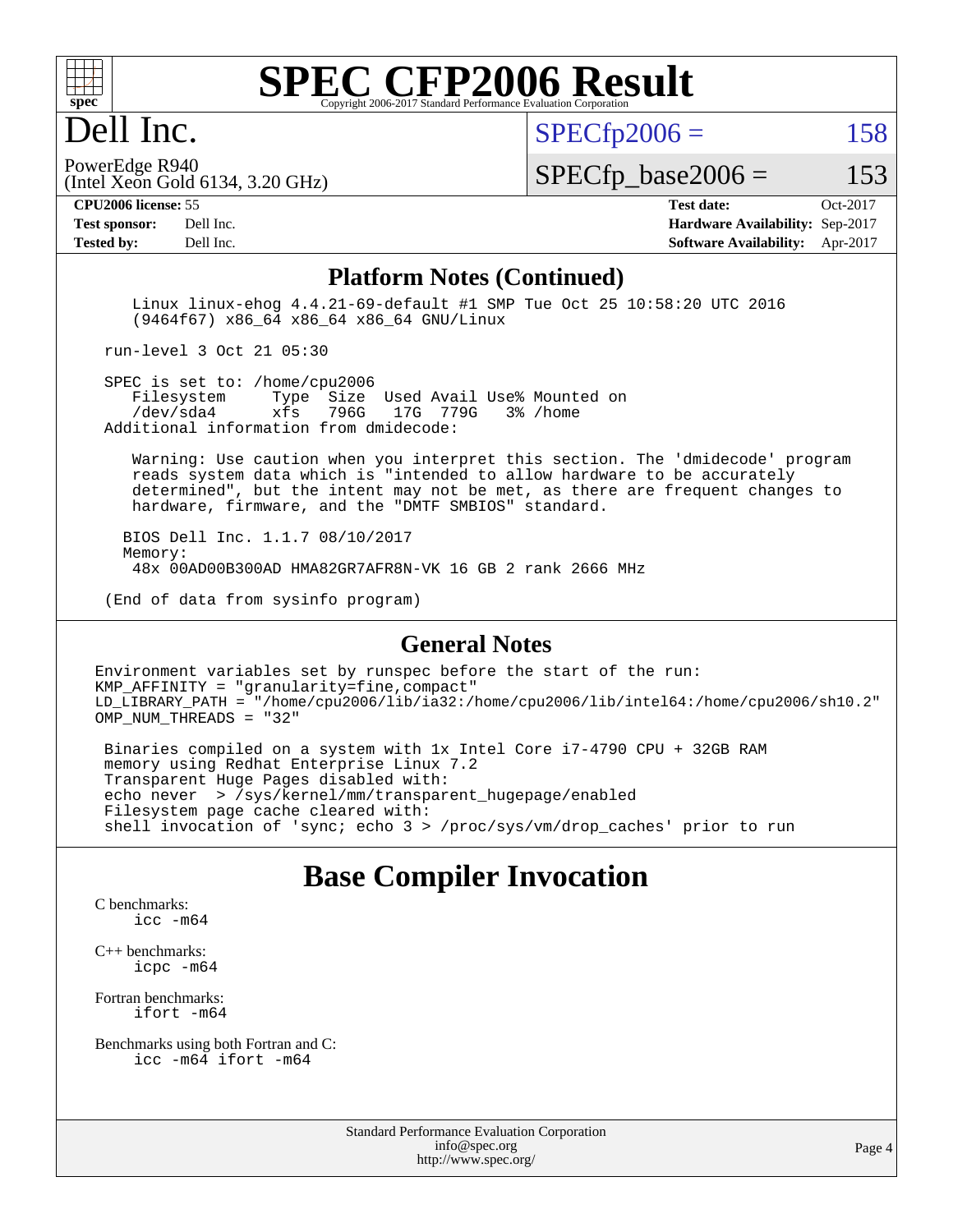

Dell Inc.

 $SPECTp2006 = 158$ 

(Intel Xeon Gold 6134, 3.20 GHz) PowerEdge R940

 $SPECfp\_base2006 = 153$ 

**[CPU2006 license:](http://www.spec.org/auto/cpu2006/Docs/result-fields.html#CPU2006license)** 55 **[Test date:](http://www.spec.org/auto/cpu2006/Docs/result-fields.html#Testdate)** Oct-2017 **[Test sponsor:](http://www.spec.org/auto/cpu2006/Docs/result-fields.html#Testsponsor)** Dell Inc. **[Hardware Availability:](http://www.spec.org/auto/cpu2006/Docs/result-fields.html#HardwareAvailability)** Sep-2017 **[Tested by:](http://www.spec.org/auto/cpu2006/Docs/result-fields.html#Testedby)** Dell Inc. **[Software Availability:](http://www.spec.org/auto/cpu2006/Docs/result-fields.html#SoftwareAvailability)** Apr-2017

### **[Base Portability Flags](http://www.spec.org/auto/cpu2006/Docs/result-fields.html#BasePortabilityFlags)**

| 410.bwaves: -DSPEC CPU LP64<br>416.gamess: -DSPEC_CPU_LP64<br>433.milc: -DSPEC CPU LP64 |                                                                |
|-----------------------------------------------------------------------------------------|----------------------------------------------------------------|
| 434.zeusmp: - DSPEC_CPU_LP64                                                            |                                                                |
| 435.gromacs: -DSPEC_CPU_LP64 -nofor_main<br>436.cactusADM: -DSPEC CPU LP64 -nofor main  |                                                                |
| 437.leslie3d: - DSPEC CPU LP64                                                          |                                                                |
| 444.namd: -DSPEC CPU LP64                                                               |                                                                |
| 447.dealII: -DSPEC CPU LP64                                                             |                                                                |
| 450.soplex: -DSPEC_CPU_LP64<br>453.povray: -DSPEC_CPU_LP64                              |                                                                |
| 454.calculix: - DSPEC CPU LP64 - nofor main                                             |                                                                |
| 459. GemsFDTD: - DSPEC CPU LP64<br>465.tonto: - DSPEC CPU LP64                          |                                                                |
| 470.1bm: - DSPEC CPU LP64                                                               |                                                                |
|                                                                                         | 481.wrf: -DSPEC_CPU_LP64 -DSPEC_CPU_CASE_FLAG -DSPEC_CPU_LINUX |
| 482.sphinx3: -DSPEC CPU LP64                                                            |                                                                |

### **[Base Optimization Flags](http://www.spec.org/auto/cpu2006/Docs/result-fields.html#BaseOptimizationFlags)**

[C benchmarks](http://www.spec.org/auto/cpu2006/Docs/result-fields.html#Cbenchmarks): [-xCORE-AVX2](http://www.spec.org/cpu2006/results/res2017q4/cpu2006-20171114-50568.flags.html#user_CCbase_f-xCORE-AVX2) [-ipo](http://www.spec.org/cpu2006/results/res2017q4/cpu2006-20171114-50568.flags.html#user_CCbase_f-ipo) [-O3](http://www.spec.org/cpu2006/results/res2017q4/cpu2006-20171114-50568.flags.html#user_CCbase_f-O3) [-no-prec-div](http://www.spec.org/cpu2006/results/res2017q4/cpu2006-20171114-50568.flags.html#user_CCbase_f-no-prec-div) [-parallel](http://www.spec.org/cpu2006/results/res2017q4/cpu2006-20171114-50568.flags.html#user_CCbase_f-parallel) [-qopt-prefetch](http://www.spec.org/cpu2006/results/res2017q4/cpu2006-20171114-50568.flags.html#user_CCbase_f-qopt-prefetch) [C++ benchmarks:](http://www.spec.org/auto/cpu2006/Docs/result-fields.html#CXXbenchmarks) [-xCORE-AVX2](http://www.spec.org/cpu2006/results/res2017q4/cpu2006-20171114-50568.flags.html#user_CXXbase_f-xCORE-AVX2) [-ipo](http://www.spec.org/cpu2006/results/res2017q4/cpu2006-20171114-50568.flags.html#user_CXXbase_f-ipo) [-O3](http://www.spec.org/cpu2006/results/res2017q4/cpu2006-20171114-50568.flags.html#user_CXXbase_f-O3) [-no-prec-div](http://www.spec.org/cpu2006/results/res2017q4/cpu2006-20171114-50568.flags.html#user_CXXbase_f-no-prec-div) [-qopt-prefetch](http://www.spec.org/cpu2006/results/res2017q4/cpu2006-20171114-50568.flags.html#user_CXXbase_f-qopt-prefetch) [Fortran benchmarks](http://www.spec.org/auto/cpu2006/Docs/result-fields.html#Fortranbenchmarks): [-xCORE-AVX2](http://www.spec.org/cpu2006/results/res2017q4/cpu2006-20171114-50568.flags.html#user_FCbase_f-xCORE-AVX2) [-ipo](http://www.spec.org/cpu2006/results/res2017q4/cpu2006-20171114-50568.flags.html#user_FCbase_f-ipo) [-O3](http://www.spec.org/cpu2006/results/res2017q4/cpu2006-20171114-50568.flags.html#user_FCbase_f-O3) [-no-prec-div](http://www.spec.org/cpu2006/results/res2017q4/cpu2006-20171114-50568.flags.html#user_FCbase_f-no-prec-div) [-parallel](http://www.spec.org/cpu2006/results/res2017q4/cpu2006-20171114-50568.flags.html#user_FCbase_f-parallel) [-qopt-prefetch](http://www.spec.org/cpu2006/results/res2017q4/cpu2006-20171114-50568.flags.html#user_FCbase_f-qopt-prefetch) [Benchmarks using both Fortran and C](http://www.spec.org/auto/cpu2006/Docs/result-fields.html#BenchmarksusingbothFortranandC): [-xCORE-AVX2](http://www.spec.org/cpu2006/results/res2017q4/cpu2006-20171114-50568.flags.html#user_CC_FCbase_f-xCORE-AVX2) [-ipo](http://www.spec.org/cpu2006/results/res2017q4/cpu2006-20171114-50568.flags.html#user_CC_FCbase_f-ipo) [-O3](http://www.spec.org/cpu2006/results/res2017q4/cpu2006-20171114-50568.flags.html#user_CC_FCbase_f-O3) [-no-prec-div](http://www.spec.org/cpu2006/results/res2017q4/cpu2006-20171114-50568.flags.html#user_CC_FCbase_f-no-prec-div) [-parallel](http://www.spec.org/cpu2006/results/res2017q4/cpu2006-20171114-50568.flags.html#user_CC_FCbase_f-parallel) [-qopt-prefetch](http://www.spec.org/cpu2006/results/res2017q4/cpu2006-20171114-50568.flags.html#user_CC_FCbase_f-qopt-prefetch)

# **[Peak Compiler Invocation](http://www.spec.org/auto/cpu2006/Docs/result-fields.html#PeakCompilerInvocation)**

[C benchmarks](http://www.spec.org/auto/cpu2006/Docs/result-fields.html#Cbenchmarks): [icc -m64](http://www.spec.org/cpu2006/results/res2017q4/cpu2006-20171114-50568.flags.html#user_CCpeak_intel_icc_64bit_bda6cc9af1fdbb0edc3795bac97ada53)

[C++ benchmarks:](http://www.spec.org/auto/cpu2006/Docs/result-fields.html#CXXbenchmarks) [icpc -m64](http://www.spec.org/cpu2006/results/res2017q4/cpu2006-20171114-50568.flags.html#user_CXXpeak_intel_icpc_64bit_fc66a5337ce925472a5c54ad6a0de310)

[Fortran benchmarks](http://www.spec.org/auto/cpu2006/Docs/result-fields.html#Fortranbenchmarks): [ifort -m64](http://www.spec.org/cpu2006/results/res2017q4/cpu2006-20171114-50568.flags.html#user_FCpeak_intel_ifort_64bit_ee9d0fb25645d0210d97eb0527dcc06e)

[Benchmarks using both Fortran and C](http://www.spec.org/auto/cpu2006/Docs/result-fields.html#BenchmarksusingbothFortranandC): [icc -m64](http://www.spec.org/cpu2006/results/res2017q4/cpu2006-20171114-50568.flags.html#user_CC_FCpeak_intel_icc_64bit_bda6cc9af1fdbb0edc3795bac97ada53) [ifort -m64](http://www.spec.org/cpu2006/results/res2017q4/cpu2006-20171114-50568.flags.html#user_CC_FCpeak_intel_ifort_64bit_ee9d0fb25645d0210d97eb0527dcc06e)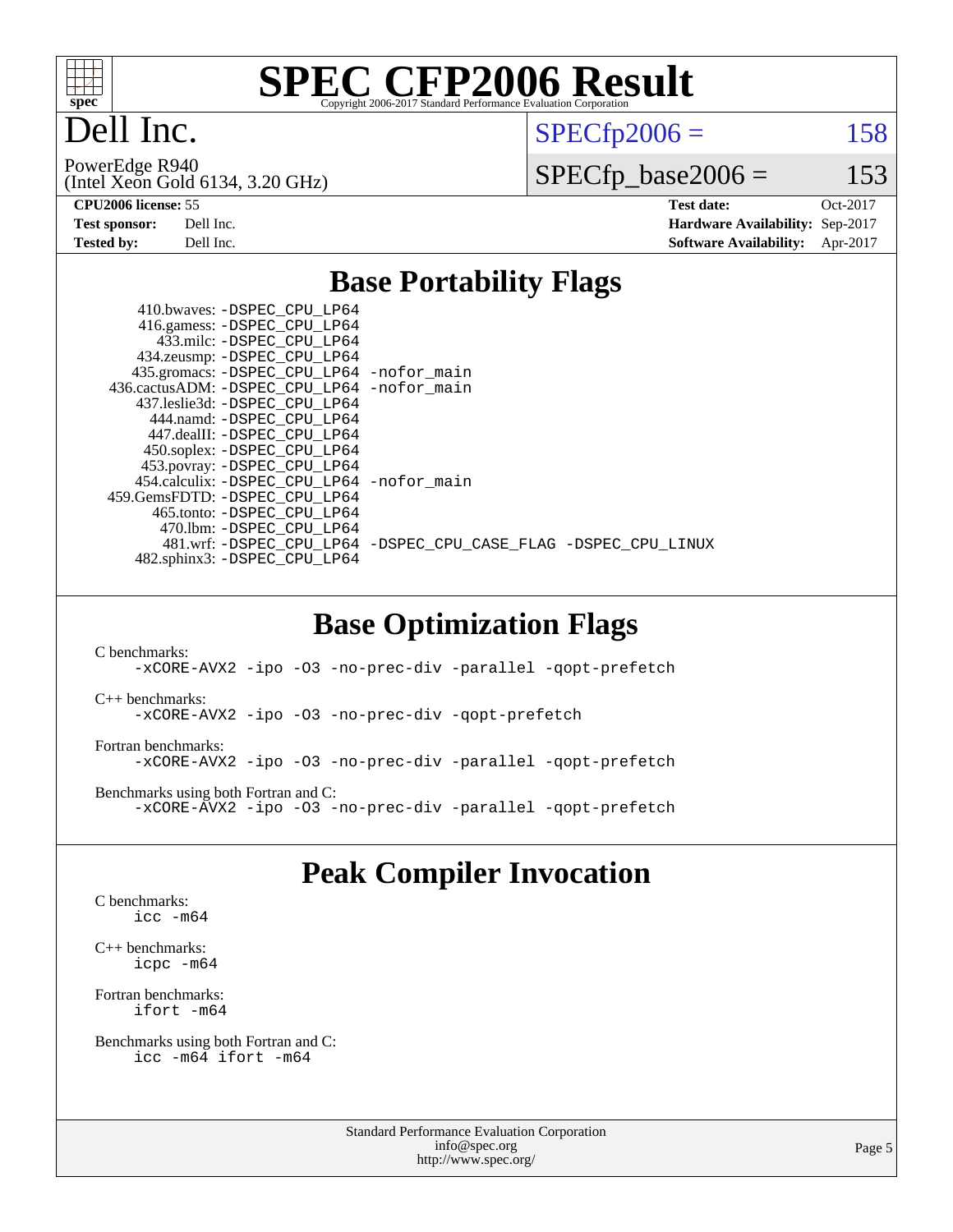

# Dell Inc.

 $SPECTp2006 = 158$ 

(Intel Xeon Gold 6134, 3.20 GHz) PowerEdge R940

 $SPECTp\_base2006 = 153$ 

**[CPU2006 license:](http://www.spec.org/auto/cpu2006/Docs/result-fields.html#CPU2006license)** 55 **[Test date:](http://www.spec.org/auto/cpu2006/Docs/result-fields.html#Testdate)** Oct-2017 **[Test sponsor:](http://www.spec.org/auto/cpu2006/Docs/result-fields.html#Testsponsor)** Dell Inc. **[Hardware Availability:](http://www.spec.org/auto/cpu2006/Docs/result-fields.html#HardwareAvailability)** Sep-2017 **[Tested by:](http://www.spec.org/auto/cpu2006/Docs/result-fields.html#Testedby)** Dell Inc. **[Software Availability:](http://www.spec.org/auto/cpu2006/Docs/result-fields.html#SoftwareAvailability)** Apr-2017

# **[Peak Portability Flags](http://www.spec.org/auto/cpu2006/Docs/result-fields.html#PeakPortabilityFlags)**

Same as Base Portability Flags

# **[Peak Optimization Flags](http://www.spec.org/auto/cpu2006/Docs/result-fields.html#PeakOptimizationFlags)**

[C benchmarks](http://www.spec.org/auto/cpu2006/Docs/result-fields.html#Cbenchmarks):

433.milc: basepeak = yes

 $470.$ lbm: basepeak = yes

 $482$ .sphinx3: basepeak = yes

[C++ benchmarks:](http://www.spec.org/auto/cpu2006/Docs/result-fields.html#CXXbenchmarks)

```
 444.namd: -prof-gen(pass 1) -prof-use(pass 2) -xCORE-AVX2(pass 2)
      -par-num-threads=1-ipo-O3(pass 2)-no-prec-div(pass 2) -fno-alias -auto-ilp32
```
447.dealII: basepeak = yes

 $450$ .soplex: basepeak = yes

```
 453.povray: -prof-gen(pass 1) -prof-use(pass 2) -xCORE-AVX2(pass 2)
        -par-num-threads=1-ipo-O3(pass 2)-no-prec-div(pass 2) -unroll4 -ansi-alias
```
[Fortran benchmarks](http://www.spec.org/auto/cpu2006/Docs/result-fields.html#Fortranbenchmarks):

```
410.bwaves: basepeak = yes 416.gamess: -prof-gen(pass 1) -prof-use(pass 2) -xCORE-AVX2(pass 2)
           -par-num-threads=1-ipo-O3(pass 2)-no-prec-div(pass 2) -unroll2 -inline-level=0 -scalar-rep-
   434.zeusmp: basepeak = yes
  437.leslie3d: basepeak = yes
459.GemsFDTD: -prof-gen(pass 1) -prof-use(pass 2) -xCORE-AVX2(pass 2)
           -par-num-threads=1-ipo-O3(pass 2)-no-prec-div(pass 2) -unroll2 -inline-level=0
           -qopt-prefetch -parallel
    465.tonto: -prof-gen(pass 1) -prof-use(pass 2) -xCORE-AVX2(pass 2)
           -par-num-threads=1-ipo-O3(pass 2)-no-prec-div-inline-calloc-qopt-malloc-options=3
           -auto -unroll4
```
Continued on next page

```
Standard Performance Evaluation Corporation
            info@spec.org
          http://www.spec.org/
```